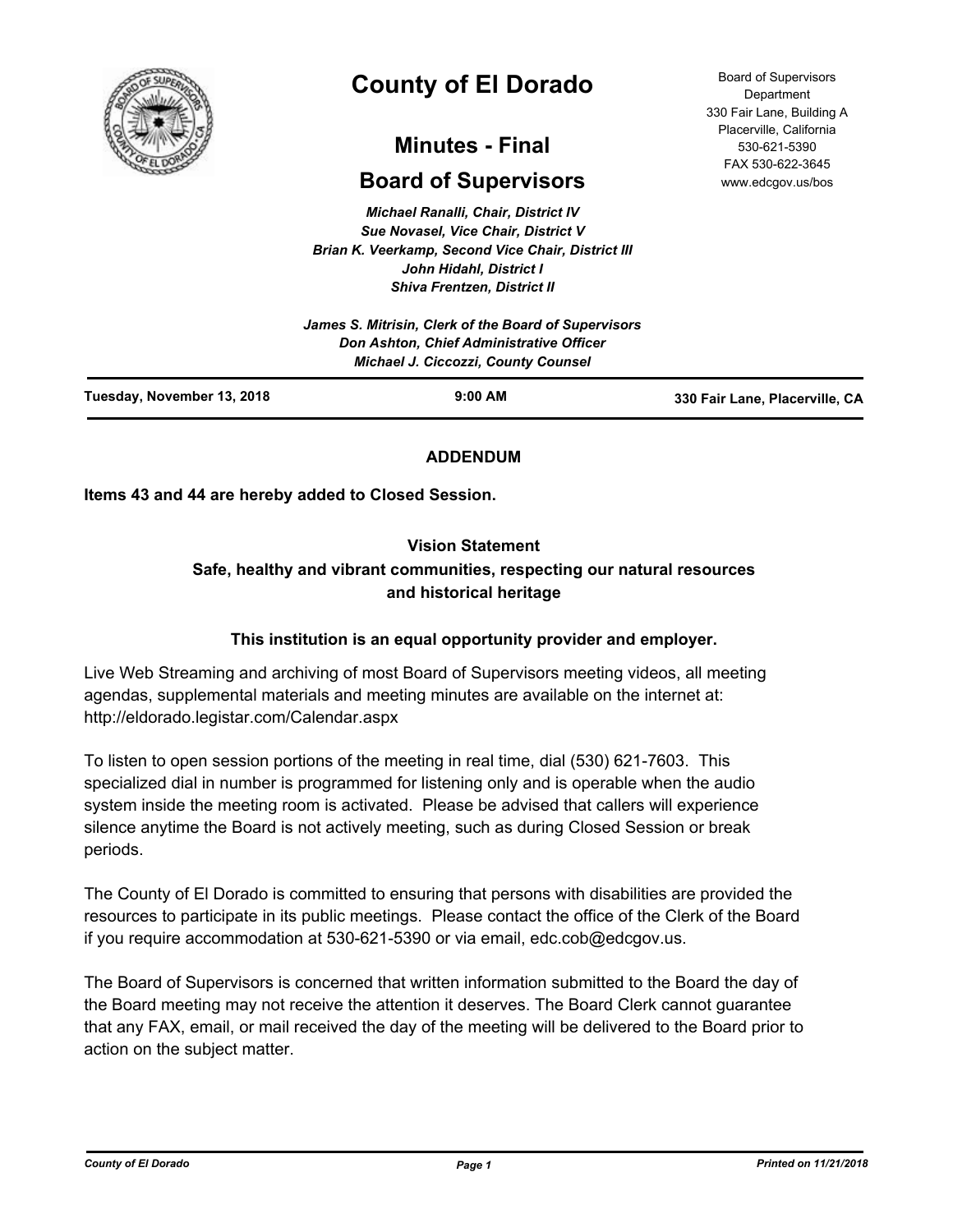The Board meets simultaneously as the Board of Supervisors and the Board of Directors of the Air Quality Management District, In-Home Supportive Services, Public Housing Authority, Redevelopment Agency and other Special Districts.

For Purposes of the Brown Act § 54954.2 (a), the numbered items on this Agenda give a brief description of each item of business to be transacted or discussed. Recommendations of the staff, as shown, do not prevent the Board from taking other action.

Materials related to an item on this Agenda submitted to the Board of Supervisors after distribution of the agenda packet are available for inspection during normal business hours in the public viewing packet located in Building A, 330 Fair Lane, Placerville or in the Board Clerk's Office located at the same address. Such documents are also available on the Board of Supervisors' Meeting Agenda webpage subject to staff's ability to post the documents before the meeting.

### **PROTOCOLS FOR PUBLIC COMMENT**

Public comment will be received at designated periods as called by the Board Chair.

Public comment on items scheduled for Closed Session will be received before the Board recesses to Closed Session.

Except with the consent of the Board, individuals shall be allowed to speak to an item only once.

On December 5, 2017 the Board adopted the following protocol relative to public comment periods:

Time for public input will be provided at every Board of Supervisors meeting. Individuals will have three minutes to address the Board. Individuals authorized by organizations will have three minutes to present organizational positions and perspectives and may request additional time, up to five minutes. At the discretion of the Board, time to speak by any individual may be modified.

A total of 20 minutes will be allocated for public comment during Open Forum and for each agenda item to be discussed. Public comment on certain agenda items designated and approved by the Board may be treated differently with specific time limits per speaker or a limit on the total amount of time designated for public comment. It is the intent of the Board that quasi-judicial matters have additional flexibility depending upon the nature of the issue.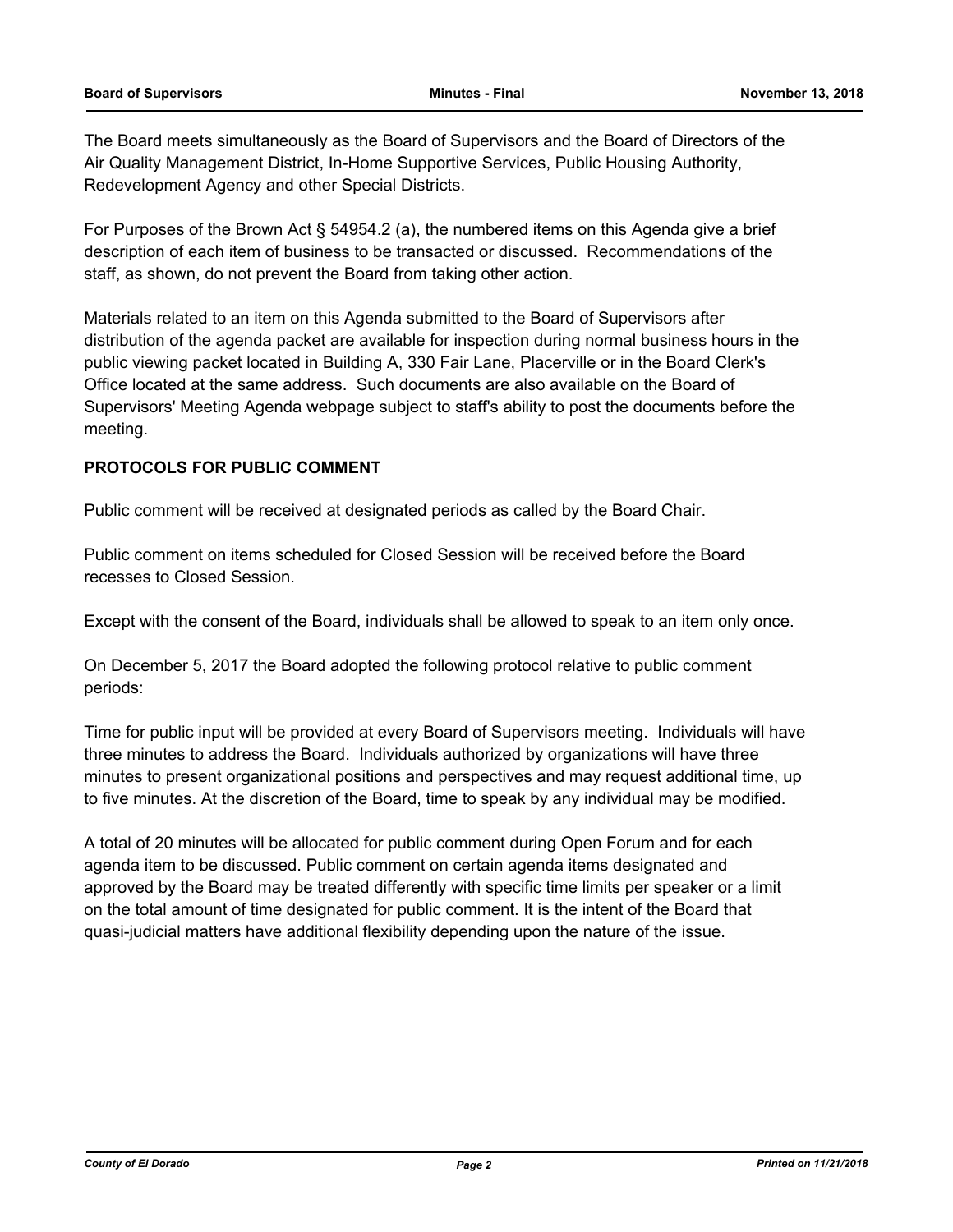Individual Board members may ask clarifying questions but will not engage in substantive dialogue with persons providing input to the Board.

If a person providing input to the Board creates a disruption by refusing to follow Board guidelines, the Chair of the Board may take the following actions.

Step 1. Request the person adhere to Board guidelines. If the person refuses, the Chair may ask the Clerk to turn off the speaker's microphone.

Step 2. If the disruption continues, the Chair may order a recess of the Board meeting.

Step 3. If the disruption continues, the Chair may order the removal of the person from the Board meeting.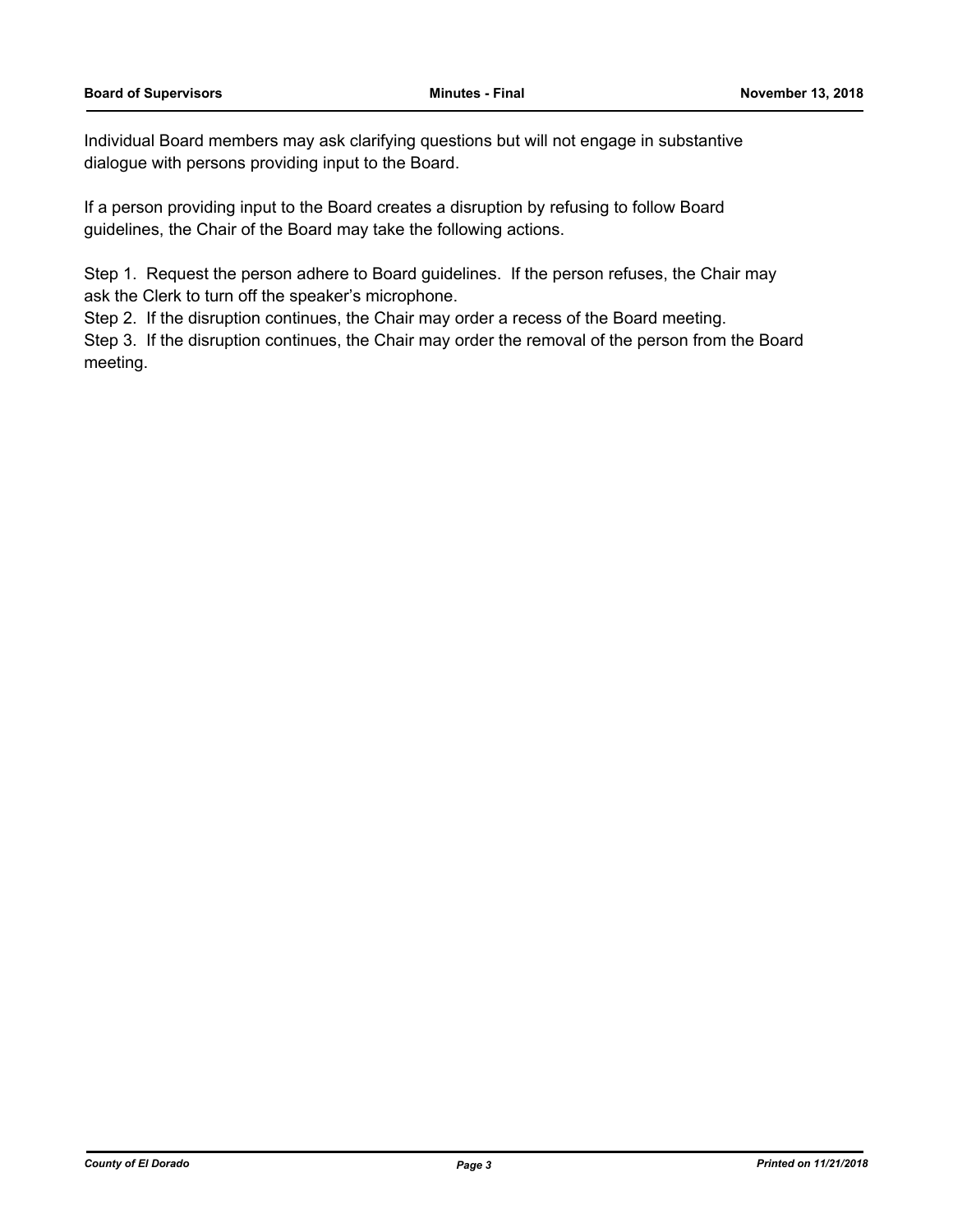### **9:00 A.M. - CALLED TO ORDER**

- Present: 4 Supervisor Veerkamp, Supervisor Frentzen, Supervisor Ranalli and Supervisor Hidahl
- **Absent:** 1 Supervisor Novasel

### **INVOCATION AND PLEDGE OF ALLEGIANCE TO THE FLAG**

**Father Sean Cox of the Faith Episcopal Church gave the Invocation. Supervisor Veerkamp led the Pledge of Allegiance to the Flag.**

### **ADOPTION OF THE AGENDA AND APPROVAL OF CONSENT CALENDAR**

*Public Comment: K. Payne*

**A motion was made by Supervisor Frentzen, seconded by Supervisor Veekamp to Adopt the Agenda and Approve the Consent Calendar with the following change:**

**Pull items 4 and 22 for discussion.**

**Yes:** 4 - Veerkamp, Frentzen, Ranalli and Hidahl

Absent: 1 - Novasel

The Board may make any necessary additions, deletions or corrections to the agenda including moving items to or from the Consent Calendar and adopt the agenda and the Consent Calendar with one single vote. A Board member may request an item be removed from the Consent Calendar for discussion and separate Board action. At the appropriate time as called by the Board Chair, members of the public may make a comment on matters on the Consent Calendar prior to Board action.

**1.** [18-1768](http://eldorado.legistar.com/gateway.aspx?m=l&id=/matter.aspx?key=25119) Supervisor Veerkamp requests the Board join him in welcoming this year's El Dorado County Youth Commission members and participate with them in the annual Shadow Day.

> **This matter was Approved on the Consent Calendar. Supervisor Veekamp welcomed the Youth Commission.**

**OPEN FORUM**

*Public Comment: M. Lane, K. Payne, K. Greenwood*

### [18-1811](http://eldorado.legistar.com/gateway.aspx?m=l&id=/matter.aspx?key=25162) OPEN FORUM (See Attachment)

Open Forum is an opportunity for members of the public to address the Board of Supervisors on subject matter that is not on their meeting agenda and within their jurisdiction. Public comments during Open Forum are limited to three minutes per person. Individuals authorized by organizations will have three minutes to present organizational positions and perspectives and may request additional time, up to five minutes. The total amount of time reserved for Open Forum is 20 Minutes.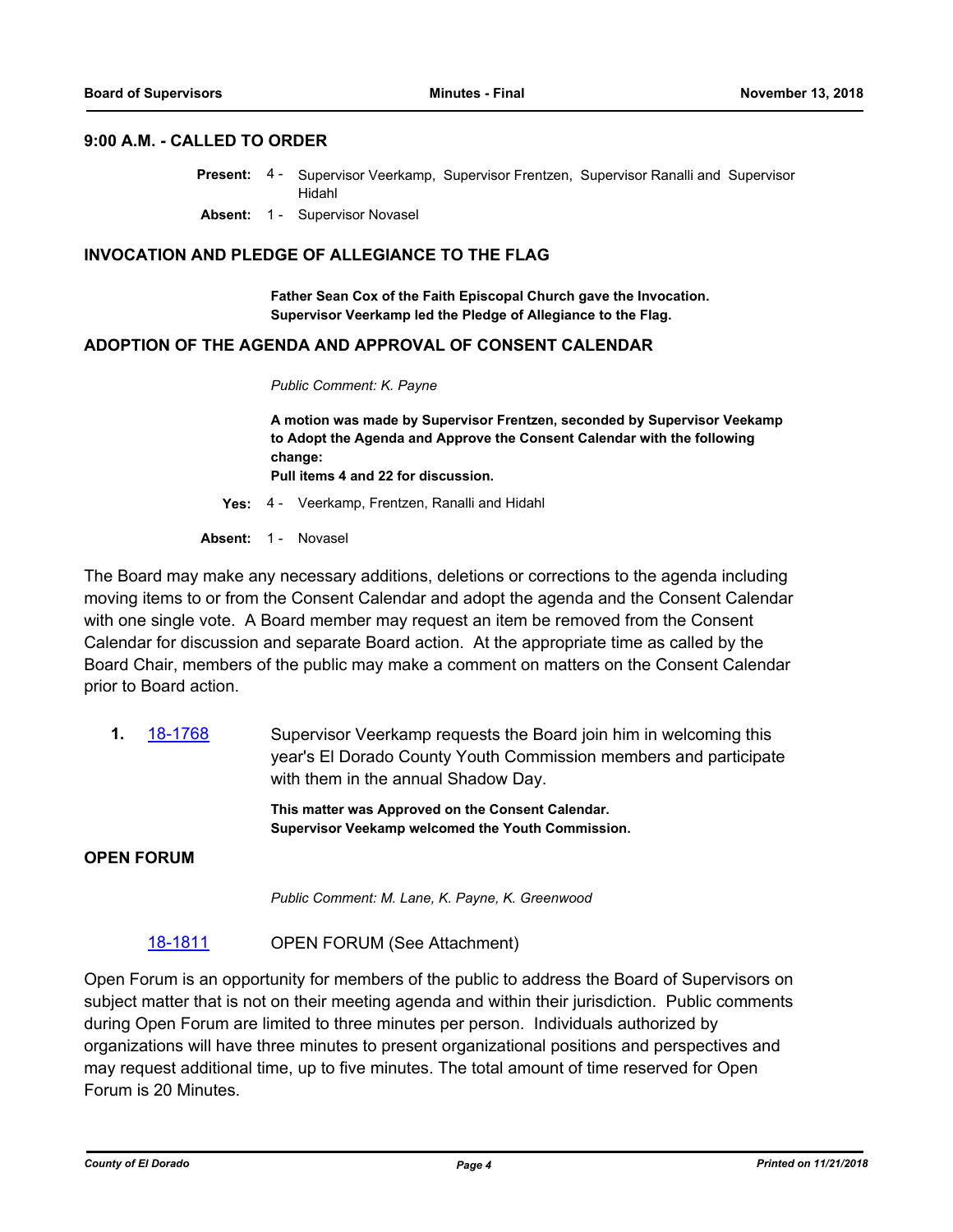### **CONSENT CALENDAR**

**2.** [18-1714](http://eldorado.legistar.com/gateway.aspx?m=l&id=/matter.aspx?key=25065) Clerk of the Board recommending the Board approve the Minutes from the special meeting of the Board on October 25,2018 and the regular meeting of the Board on October 30, 2018.

**This matter was Approved on the Consent Calendar.**

### **GENERAL GOVERNMENT - CONSENT ITEMS**

**3.** [18-1721](http://eldorado.legistar.com/gateway.aspx?m=l&id=/matter.aspx?key=25072) Clerk of the Board and the County Airports Advisory Committee recommending the Board adopt bylaws for the County Airports Advisory Committee.

### **FUNDING:** N/A

**This matter was Approved on the Consent Calendar.**

**4.** [18-1550](http://eldorado.legistar.com/gateway.aspx?m=l&id=/matter.aspx?key=24901) Clerk of the Board, based upon the recommendation of the Behavioral Health Commission, recommending the Board make the following appointments to the Behavioral Health Commission for a three year term: Appoint Norma Santiago, Council Commission Member (Vacant), Term Expiration 10/30/2021.

Appoint Jocelyn Lamb, Council Commission Member (Vacant), Term Expiration 10/30/2021.

**A motion was made by Supervisor Veerkamp, seconded by Supervisor Frentzen to Appoint Jocelyn Lamb, Council Commission Member (Vacant), Term Expiration 10/30/2021.**

- **Yes:** 4 Veerkamp, Frentzen, Ranalli and Hidahl
- Absent: 1 Novasel

**A motion was made by Supervisor Veerkamp to not Appoint Norma Santiago, Council Commission Member (Vacant), Term Expiration 10/30/2021. Motion failed for lack of a second.**

**A motion was made by Supervisor Frentzen, seconded by Supervisor Hidahl to Appoint Norma Santiago, Council Commission Member (Vacant), Term Expiration 10/30/2021.**

- **Yes:** 3 Frentzen, Ranalli and Hidahl
- **Noes:** 1 Veerkamp
- Absent: 1 Novasel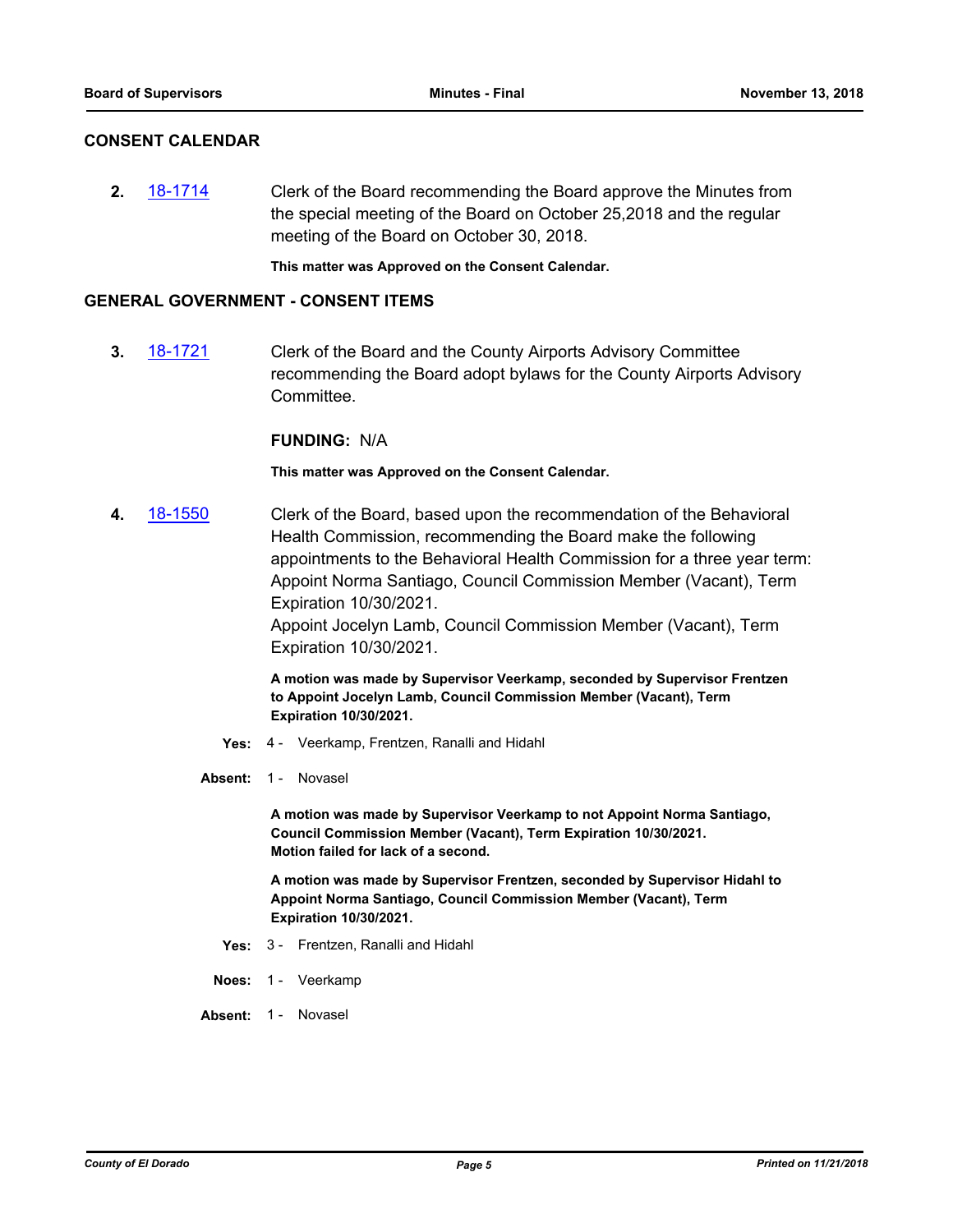**5.** [18-1564](http://eldorado.legistar.com/gateway.aspx?m=l&id=/matter.aspx?key=24915) Clerk of the Board, based upon the recommendation of the Building Industry Advisory Committee, recommending the Board accept the following resignation and make the following appointment to the Building Industry Advisory Committee: 1) Accept the resignation of Katie Donahue; and

2) Appoint Jeff Short, North State Building Industry Association Member, Term Expiration 10/30/2021.

### **FUNDING:** N/A

**This matter was Approved on the Consent Calendar.**

**6.** [18-1673](http://eldorado.legistar.com/gateway.aspx?m=l&id=/matter.aspx?key=25024) Clerk of the Board, based upon the recommendation of the El Dorado County Child Abuse Prevention Council, recommending the Board make the following appointments to the El Dorado County Child Abuse Prevention Council: Appoint Daniel (Dan) Johnson, Criminal Justice Representative, Term Expiration 1/1/2020.

### **This matter was Approved on the Consent Calendar.**

**7.** [18-1771](http://eldorado.legistar.com/gateway.aspx?m=l&id=/matter.aspx?key=25122) Chief Administrative Office recommending the Board order the Auditor-Controller to disburse \$12,078.87 from the El Dorado Hills Community Services District ("District") Development Impact Mitigation Fee account to the District, or to a District account as designated by the District, to reimburse the District for administrative costs associated with improvements that have expanded recreation opportunities within the **District.** 

> **FUNDING:** El Dorado Hills Community Services District Development Impact Mitigation Fees.

**This matter was Approved on the Consent Calendar.**

**8.** [18-1772](http://eldorado.legistar.com/gateway.aspx?m=l&id=/matter.aspx?key=25123) Chief Administrative Office recommending the Board approve and authorize the Chair to sign the attached Funding Agreement with the El Dorado Hills Fire Department, authorizing payment of the \$1,000 community funding contribution authorized by the Board on October 30, 2018, to support the decoration of the tree at the Moni Gilmore Senior Center, and finding that a public benefit is derived from supporting this endeavor, which serves to spread joy to seniors and the community.

**FUNDING**: General Fund.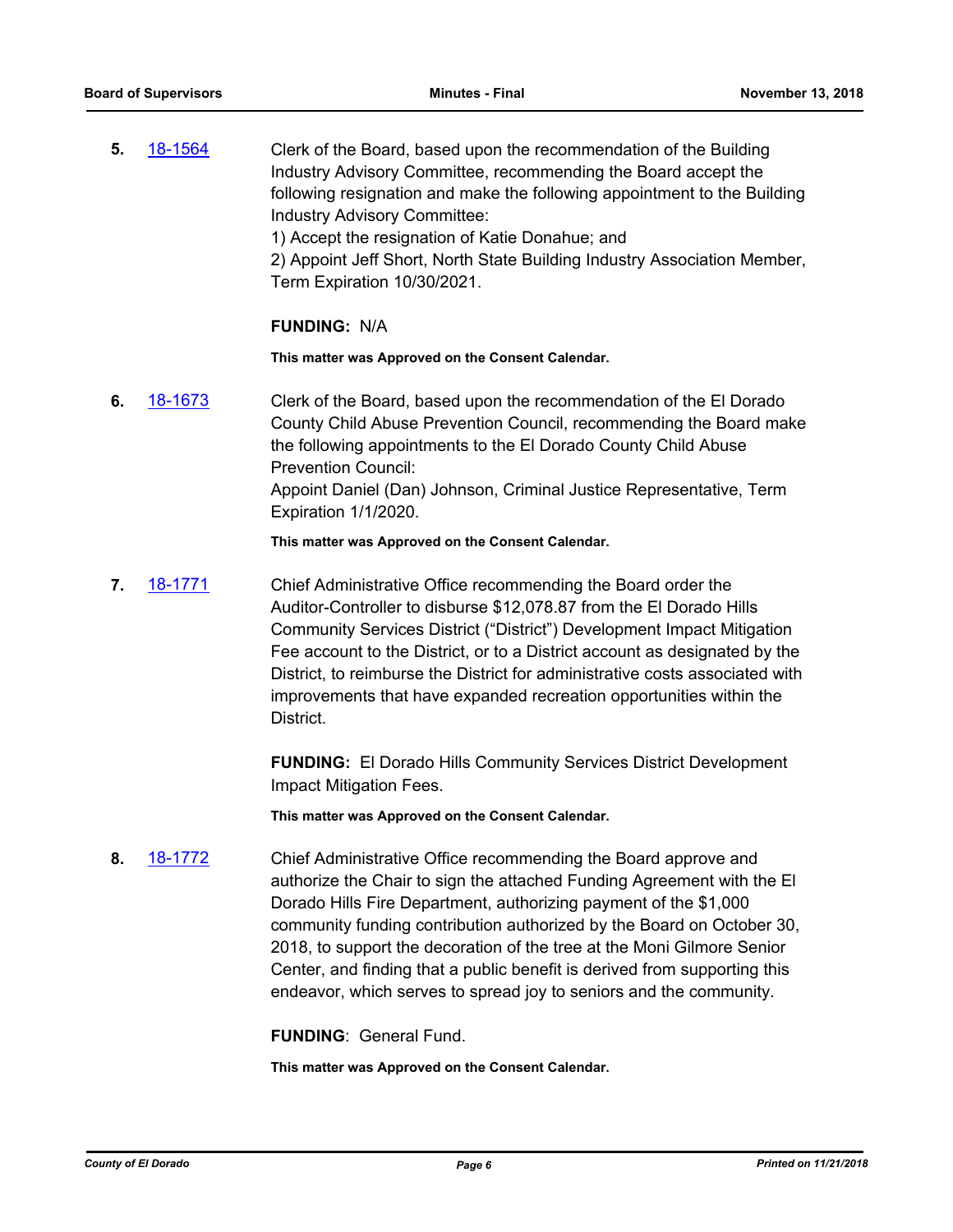**9.** [18-1609](http://eldorado.legistar.com/gateway.aspx?m=l&id=/matter.aspx?key=24960) Human Resources Department recommending the Board: 1) Approve and adopt the revised County-wide class specification: Executive Assistant - Law and Justice; 2) Approve and adopt the revised class specification for the Human Resources Department: Sr. Risk Analyst (Title Change from: Sr. Risk Management Analyst); and 3) Adopt and authorize the Chair to sign Resolution **234-2018** approving the following title change: Sr. Risk Management Analyst to Sr. Risk

Analyst.

### **FUNDING:** N/A

**This matter was Approved and Resolution 234-2018 was Adopted upon Approval of the Consent Calendar.**

**10.** [18-1623](http://eldorado.legistar.com/gateway.aspx?m=l&id=/matter.aspx?key=24974) Human Resources Department recommending the Board approve and authorize the Chair to sign Resolution **237-2018** adopting the El Dorado County Salary Schedule to:

> 1) Comply with the California Public Employees' Retirement System reporting requirements; and

2) Comply with Government Code sections 20636 and 7522.34(a) as well as California Code of Regulations 570.5.

### **FUNDING:** N/A

**Resolution 237-2018 was Adopted upon Approval of the Consent Calendar.**

**11.** [18-1724](http://eldorado.legistar.com/gateway.aspx?m=l&id=/matter.aspx?key=25075) Supervisor Novasel recommending the Board authorize the Chief Administrative Officer to approve up to eight hours of paid time for County staff who are participating on the holiday choir tour on December 18, 2018.

**This matter was Approved on the Consent Calendar.**

**12.** [16-0305](http://eldorado.legistar.com/gateway.aspx?m=l&id=/matter.aspx?key=20961) Supervisor Ranalli recommending the Board find that a state of emergency continues to exist in El Dorado County as a result of unprecedented tree mortality due to drought conditions and related bark beetle infestations. (Cont. 10/30/18, Item 17)

**This matter was Approved on the Consent Calendar.**

**13.** [18-1770](http://eldorado.legistar.com/gateway.aspx?m=l&id=/matter.aspx?key=25121) Supervisor Ranalli recommending the Board approve and authorize the Chair to sign a Proclamation that recognizes November 26-30, 2018, as California Clerk of the Board of Supervisors Week.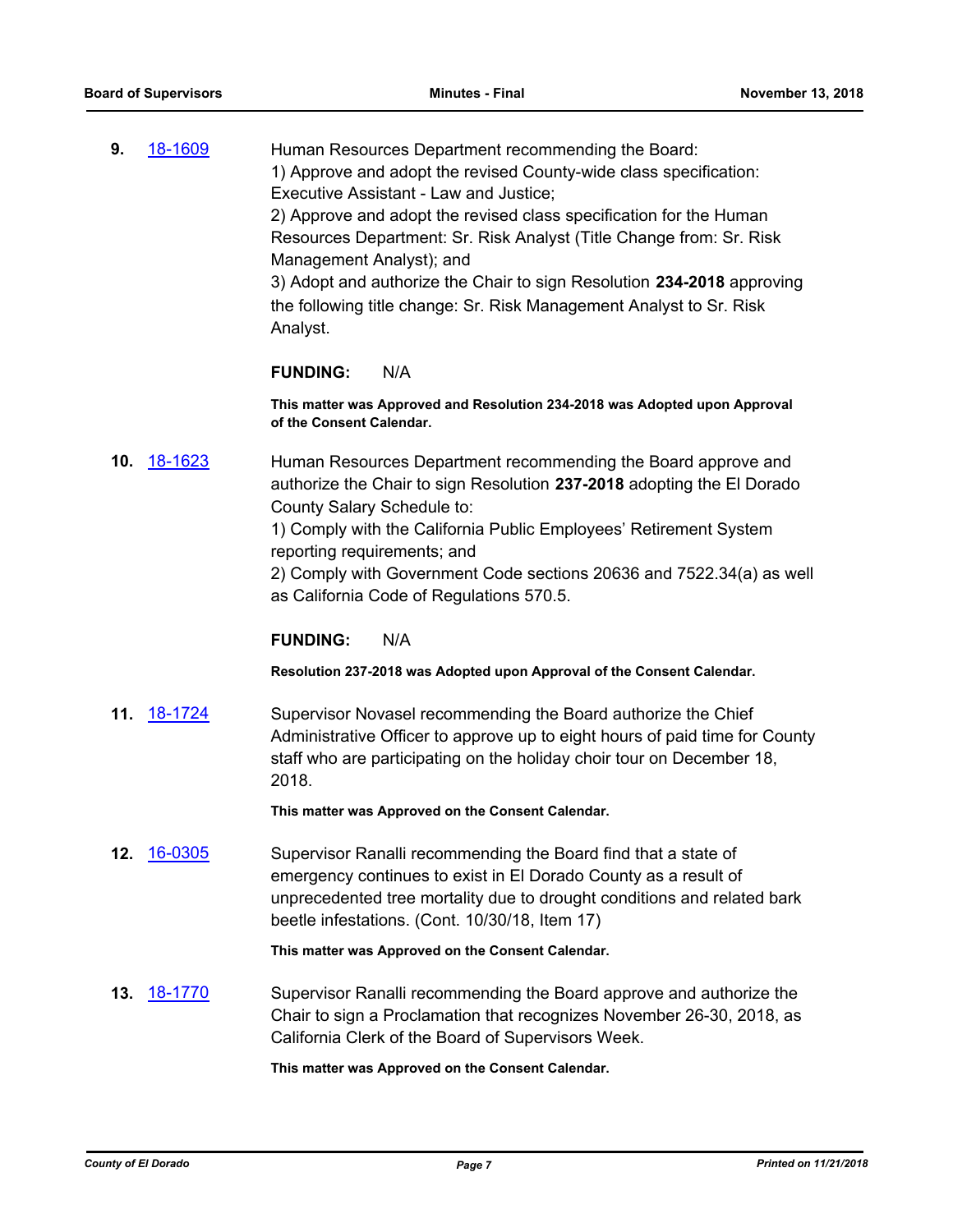### **HEALTH AND HUMAN SERVICES - CONSENT ITEMS**

**14.** [18-1325](http://eldorado.legistar.com/gateway.aspx?m=l&id=/matter.aspx?key=24676) Health and Human Services Agency recommending the Board: 1) Approve and authorize the Chair to sign Agreement for Services 2938 with Community Recovery Resources, for the provision of therapeutic counseling and substance abuse treatment services, in the amount of \$200,000, for the term of 3 years from November 17, 2018 through October 31, 2021; 2) Make findings in accordance with County Ordinance 3.13.030 that it is

more economical and feasible to contract with Community Recovery Resources for services provided under this Agreement 2938 because the County has neither the staff nor facilities to perform said services; and 3) Authorize the Purchasing Agent, or designee, to execute further documents relating to Agreement for Services 2938, including amendments which do not increase the maximum dollar amount or term of the Agreement, and contingent upon approval by County Counsel and Risk Management.

**FUNDING:** Funded with a blend of Federal Funds (28%) with County share of cost or required match (72%) met primarily with realignment resources.

**This matter was Approved on the Consent Calendar.**

**15.** [18-1582](http://eldorado.legistar.com/gateway.aspx?m=l&id=/matter.aspx?key=24933) Health and Human Services Agency recommending the Board: 1) Approve and authorize the Chair to sign funding Agreement 3391 with El Dorado County Community Health Center, to support their mobile dental program, for the term November 15, 2018 through December 31, 2019, with a maximum contractual obligation of \$63,312; and 2) Authorize the Director of Health and Human Services Agency, or designee, to execute further documents relating to funding Agreement 3391 including amendments which do not increase the maximum dollar amount or term of the Agreement, and contingent upon approval by County Counsel and Risk Management.

> **FUNDING:** California Department of Public Health Oral Health Grant 17-10689.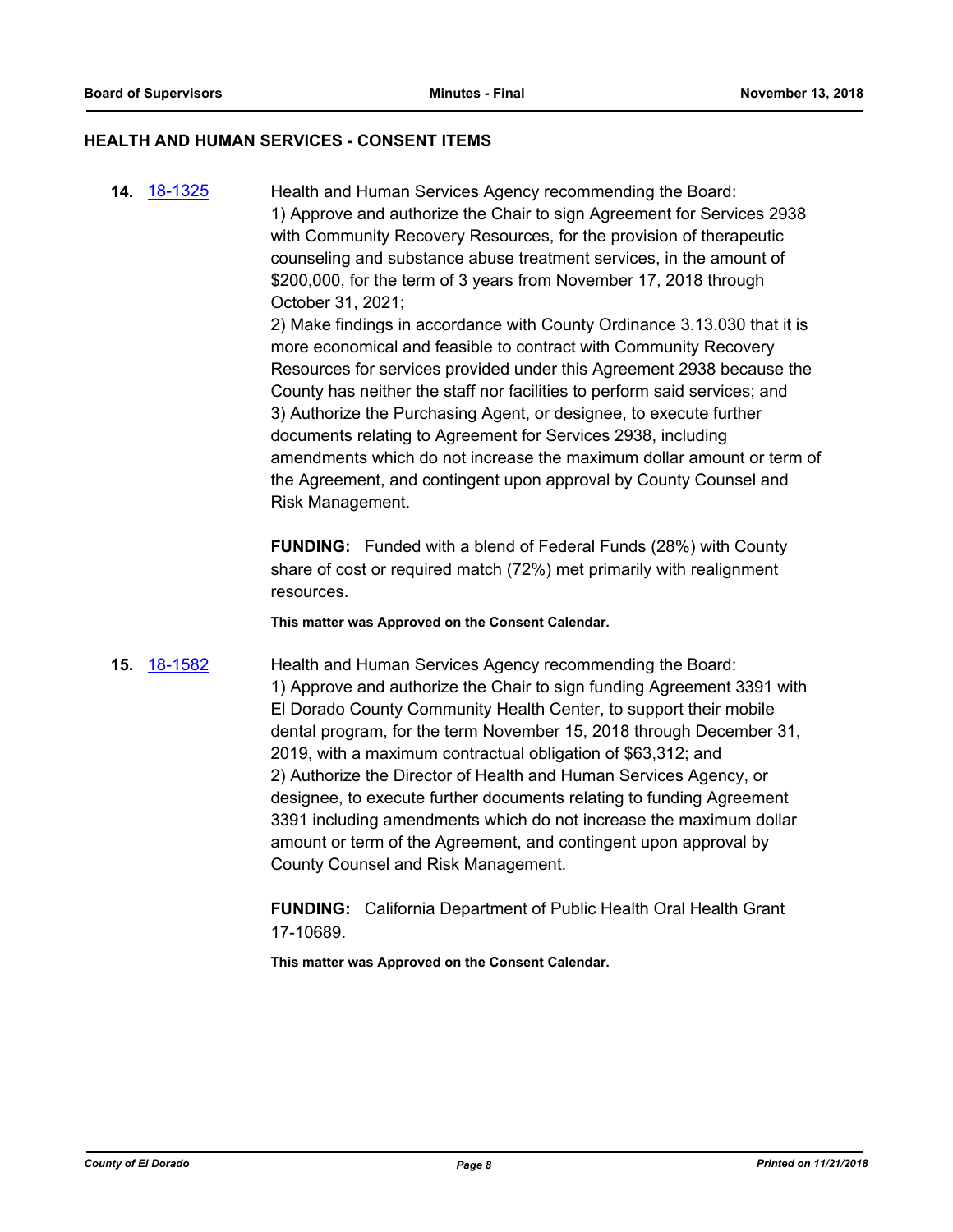**16.** [18-1671](http://eldorado.legistar.com/gateway.aspx?m=l&id=/matter.aspx?key=25022) Health and Human Services Agency recommending the Board adopt a Proclamation recognizing November 17, 2018 as National Adoption Day in the County of El Dorado, and express appreciation to Lilliput Children's Services, Sierra Forever Families, Sierra Child and Family Services, and the citizens of El Dorado County who have provided permanent families for children through adoption.

### **FUNDING:** N/A

**This matter was Approved on the Consent Calendar.**

**17.** [18-1694](http://eldorado.legistar.com/gateway.aspx?m=l&id=/matter.aspx?key=25045) Health and Human Services Agency recommending the Board: 1) Approve and authorize the Chair to sign the Order Form and the Master License and Service Agreement (Agreement 3446) with WellSky Human and Social Services Corporation for the provision of proprietary client case management and reporting software license for the term November 17, 2018 through November 16, 2022, with a maximum contractual obligation of \$207,480;

2) Make findings in accordance with County of El Dorado Board of Supervisors Resolution Number 142-2001 that exempts proprietary software from the competitive bidding process, that the Order Form and Master License and Service Agreement fall under the Noncompetitive Awards criteria provided in 45 Code of Federal Regulations Section 92.36 and Title 22 California Code of Regulations Section 7360 that outline Noncompetitive Awards criteria, and that the proprietary software continues to meet the State's reporting mandates; and 3) Authorize the Purchasing Agent, or designee, to execute further documents relating to the Order Form and Agreement 3446, including amendments, that do not increase the maximum dollar amount or term of the Order Form or Agreement 3446, and contingent upon approval by County Counsel and Risk Management.

**FUNDING:** 2% State funds, 24% Federal funds, 48% General Fund, and 26% Donations and Fees.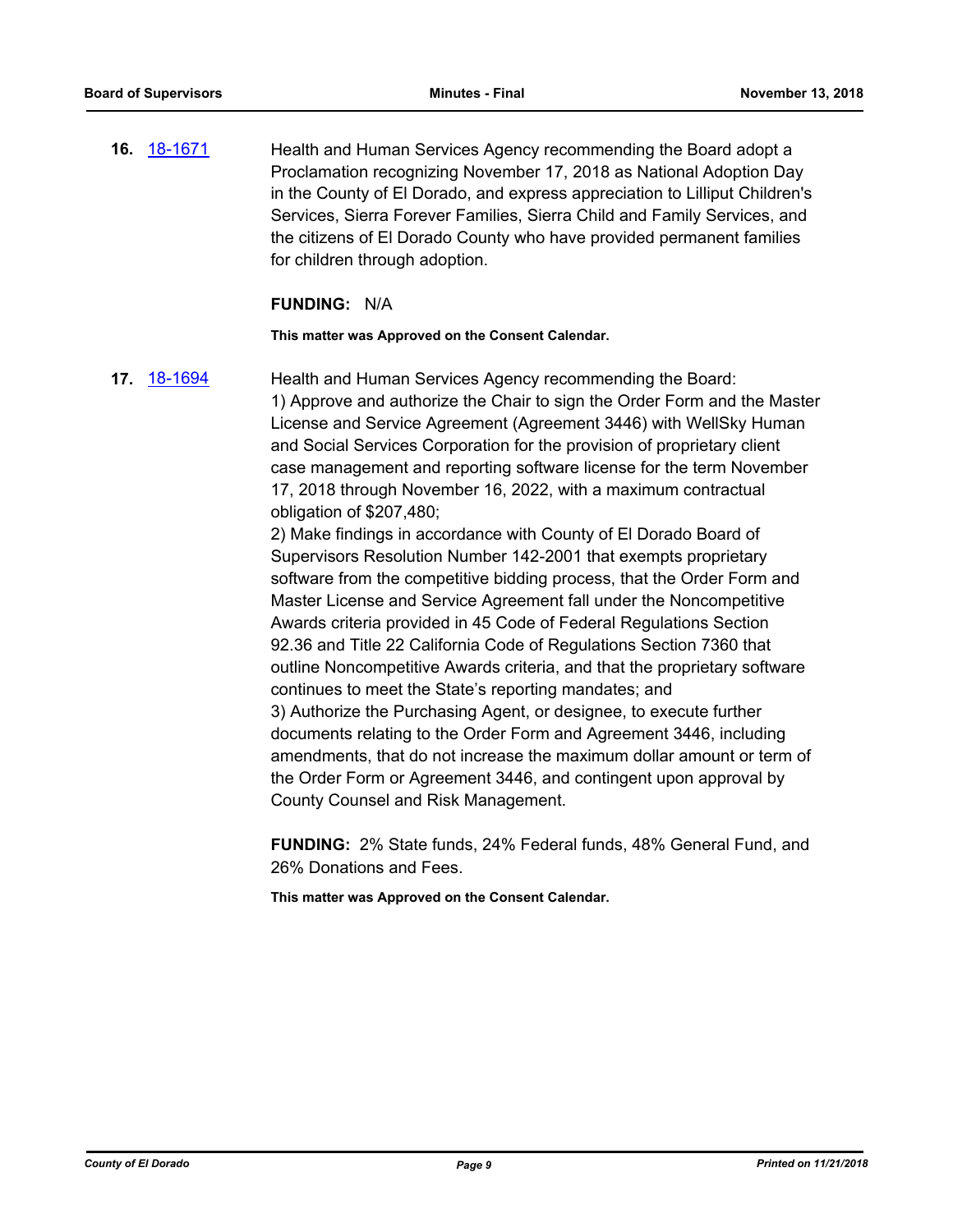**18.** [18-1643](http://eldorado.legistar.com/gateway.aspx?m=l&id=/matter.aspx?key=24994) Library Department recommending the Board: 1) Approve and authorize the Chair to sign Amendment 2 to Agreement 071-F1711 with First 5 El Dorado to replace Section 2: Scope of Work, and to replace Attachments I Scope of Work; III Parent Registration Form; IV Progress Reports: Quarterly; and VI Family Survey; and 2) Authorize the Purchasing Agent, or designee, to execute further documents relating to Agreement for Services 071-F1711, including amendments which do not increase the maximum dollar amount or term of the Agreement, and contingent upon approval by County Counsel and Risk Management.

**FUNDING:** First 5 El Dorado Grant.

**This matter was Approved on the Consent Calendar.**

**19.** [18-1639](http://eldorado.legistar.com/gateway.aspx?m=l&id=/matter.aspx?key=24990) Library Department recommending the Board approve and authorize the Chair to sign the attached Budget Transfer to appropriate \$20,150 from the South Lake Tahoe Myers Library Trust to the Accumulative Capital Outlay Fund to be used for services from Moniz Architecture and for project management from Facilities to provide conceptual design for the South Lake Tahoe children's room and meeting room.

**FUNDING:** South Lake Tahoe Myers Library Trust.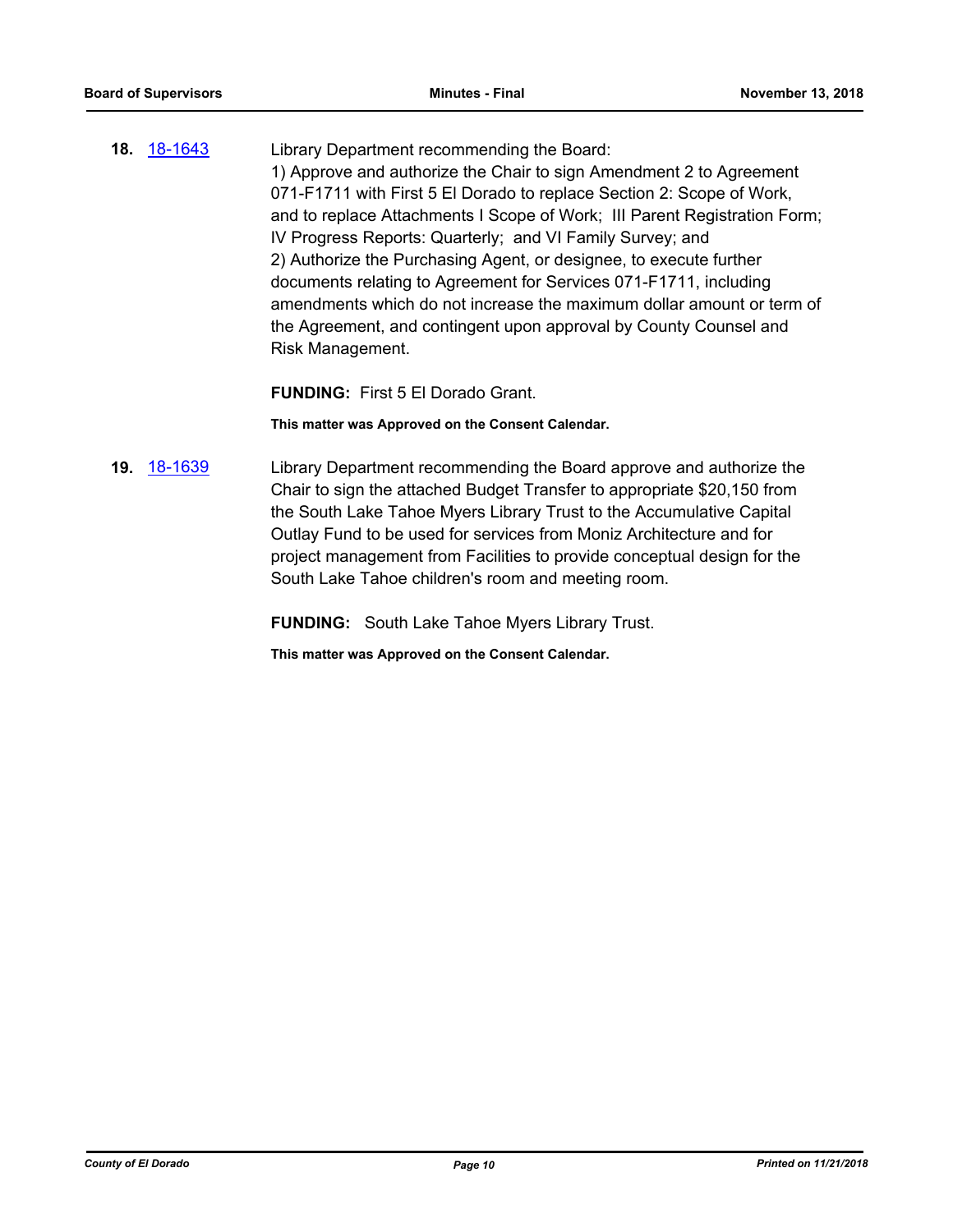### **LAND USE AND DEVELOPMENT - CONSENT ITEMS**

**20.** [18-1678](http://eldorado.legistar.com/gateway.aspx?m=l&id=/matter.aspx?key=25029) Community Development Services, Administration and Finance Unit, and Human Resources Department, recommending the Board: 1) Adopt and authorize the Chair to sign Resolution **233-2018**, amending the Authorized Personnel Allocation Resolution 132-2018, effective November 24, 2018, to make the following changes: a) Delete one vacant (1.0 FTE) Administrative Service Officer allocation from the Community Services Department, Administration and Finance Unit; b) Add one (1.0 FTE) Sr. Risk Analyst to the Human Resources Department; c) Delete one vacant (1.0 FTE) Administrative Technician allocation from Community Development Services, Administration and Finance Unit, and d) Add one (1.0 FTE) Human Resources Technician to the Human Resources Department; and 2) Approve a Budget Transfer to reallocate appropriations from the Community Development Services, Administration and Finance Unit, to the Human Resources Department for the transfer of these positions. **FUNDING:** Risk Management Special Revenue Fund and General Fund. **This matter was Approved and Resolution 233-2018 was Adopted upon Approval of the Consent Calendar. 21.** [18-1693](http://eldorado.legistar.com/gateway.aspx?m=l&id=/matter.aspx?key=25044) Community Development Services, Environmental Management Department, recommending the Board adopt and authorize the Chair to sign Resolution **239-2018**, which approves and authorizes the Chair to sign the Fourth Amendment to the Solid Waste Services Franchise Agreement for Waste Connections of California, Inc., doing business as

criteria for future term renewals.

El Dorado Disposal Service, extending the initial term and modifying the

**FUNDING:** User Fees, Franchise Fees. (No Federal Funds)

**Resolution 239-2018 was Adopted upon Approval of the Consent Calendar.**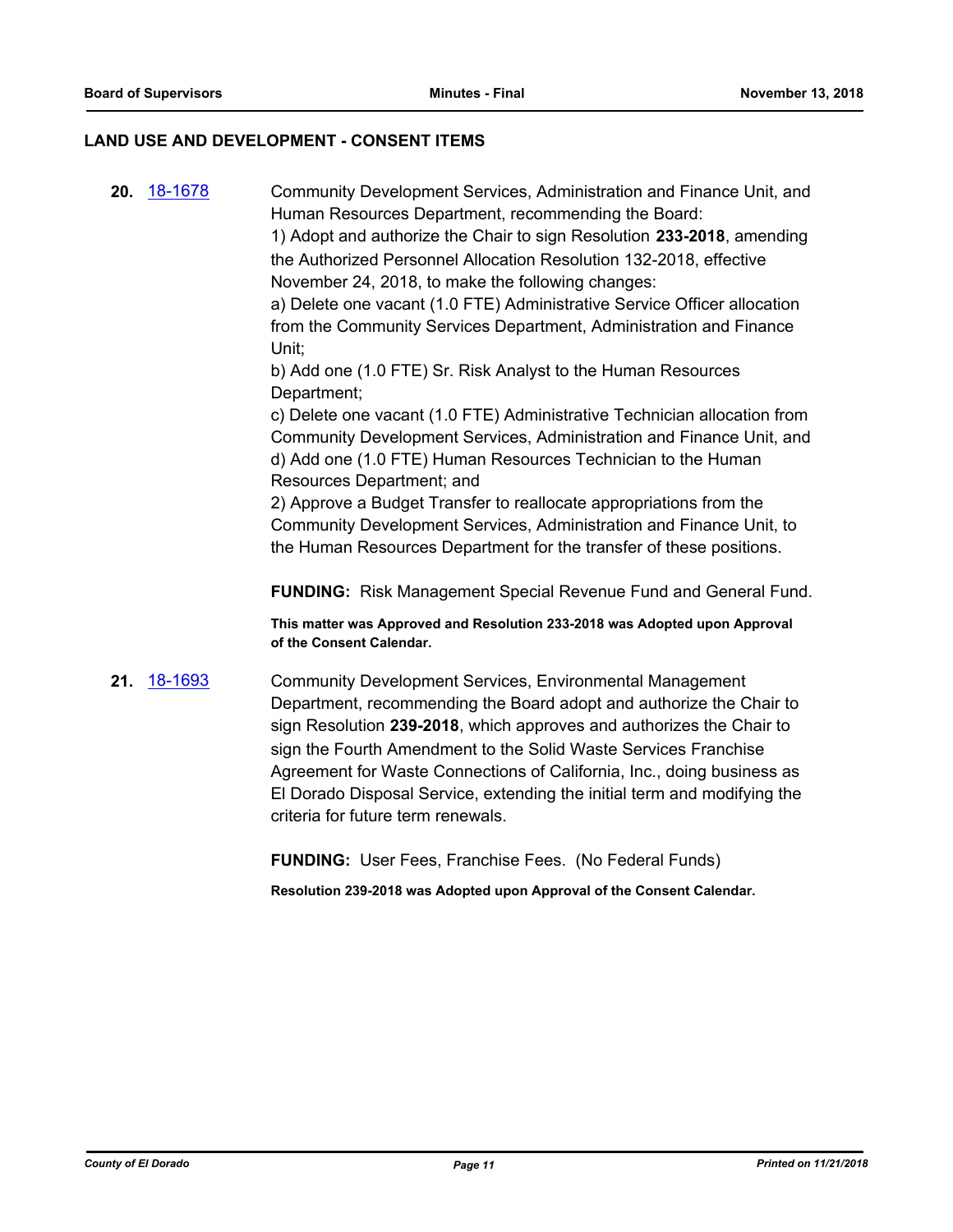**22.** [18-1216](http://eldorado.legistar.com/gateway.aspx?m=l&id=/matter.aspx?key=24567) Community Development Services, Department of Transportation (Transportation), recommending the Board: 1) Make findings in accordance with Chapter 3.13, Section 3.13.030 of County Ordinance Code that it is more economical and feasible to engage an independent contractor for various on-call construction support services for Transportation's construction program; 2) Approve and authorize the Chair to sign the Second Amendment to Agreement (Agreement) for Services 126-S1611 with Ghirardelli Associates, Inc., to increase the not-to-exceed amount by \$300,000 for a total not-to-exceed amount of \$1,550,000, with no increase in rates, and extending the expiration date of the Agreement from November 16, 2018 to November 16, 2020, to provide various on-call construction support services for Transportation's construction program; and 3) Approve and authorize the Chair to sign the Fourth Amendment to Task Order 01, TO 126-S1611-01-04, under the Agreement, to increase the not-to-exceed amount of the Task Order by \$300,000 for a total not-to-exceed amount of \$1,235,000.

### **FUNDING:** Developer Funded.

*Public Comment: J. Copeland, K. Payne, S. Taylor*

**A motion was made by Supervisor Veerkamp, seconded by Supervisor Frentzen to Approve this matter.**

- **Yes:** 4 Veerkamp, Frentzen, Ranalli and Hidahl
- Absent: 1 Novasel
- **23.** [18-1523](http://eldorado.legistar.com/gateway.aspx?m=l&id=/matter.aspx?key=24874) Community Development Services, Department of Transportation, recommending the Board consider the following: 1) Approve and authorize the Chair to sign the Notice of Acceptance with West Coast Paving, Inc., for the Elks Club Drive Capital Overlay and Rehabilitation Project, Contract PW 18-31210, CIP 72192, Contract 2752; and 2) Approve and authorize the Clerk of the Board to release the Payment and Performance Bonds to the Surety upon notification from the Department of Transportation, after the one-year guarantee period.

**FUNDING:** Local Discretionary Road Funds. (100% - Local)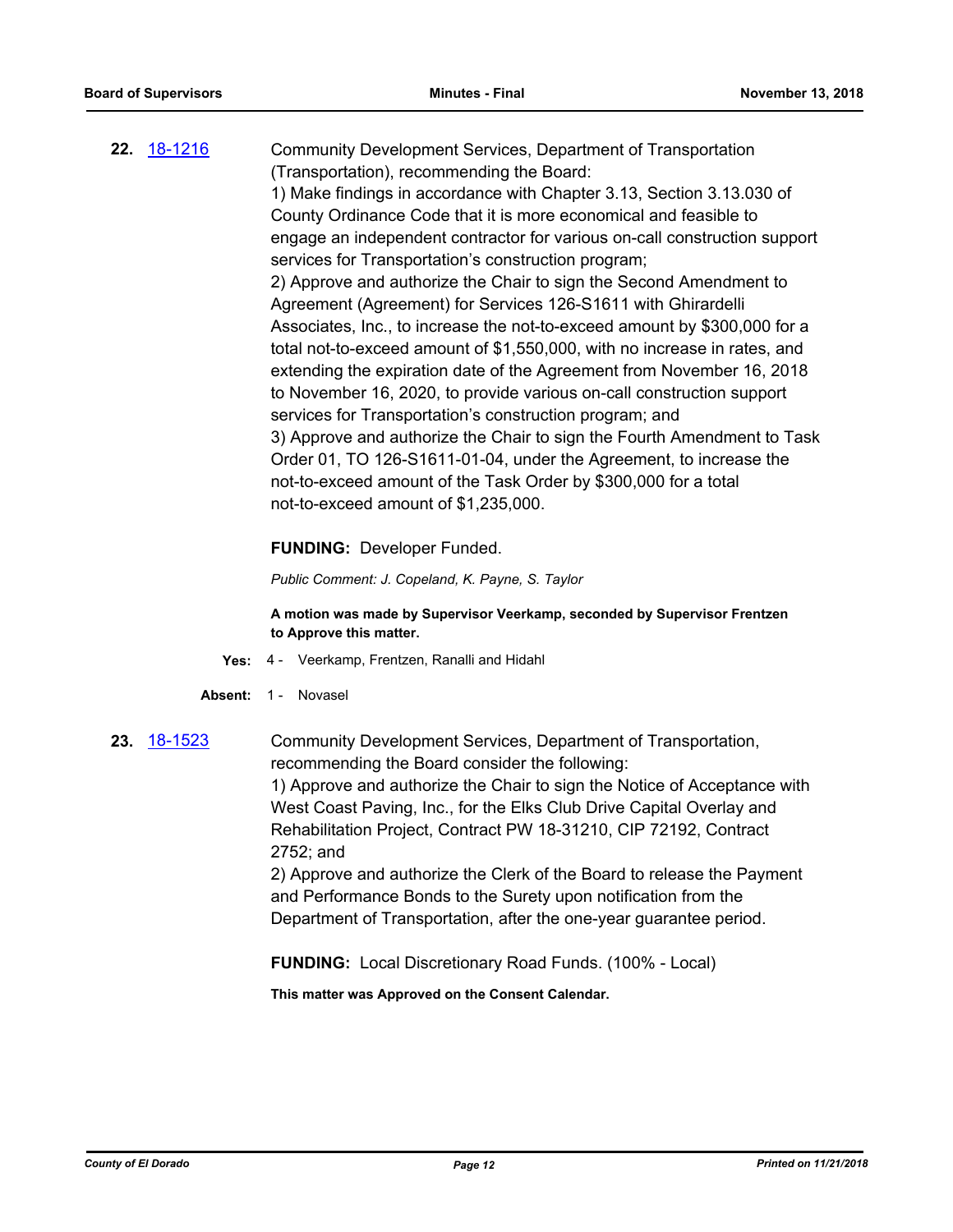| 24. 18-1524 | Community Development Services, Department of Transportation,            |
|-------------|--------------------------------------------------------------------------|
|             | recommending the Board consider the following:                           |
|             | 1) Approve and authorize the Chair to sign the Notice of Acceptance with |
|             | V&C Construction, Inc., for the Country Club Heights Erosion Control     |
|             | Project, Contract PW 17-31166, CIP 95191, Contract 2532; and             |
|             | 2) Approve and authorize the Clerk of the Board to release the Payment   |
|             | and Performance Bonds to the Surety upon notification from the           |
|             | Department of Transportation, after the one-year guarantee period.       |
|             |                                                                          |

**FUNDING:** United States Forest Service (78% - Federal) and California Tahoe Conservancy (22% - State).

**This matter was Approved on the Consent Calendar.**

**25.** [18-1670](http://eldorado.legistar.com/gateway.aspx?m=l&id=/matter.aspx?key=25021) Community Development Services, Department of Transportation, recommending the Board adopt and authorize the Chair to sign Resolution **236-2018**, amending the Authorized Personnel Allocation Resolution 132-2018, thereby adding 1.0 full time equivalent (FTE) Administrative Technician in the Department of Transportation.

> **FUNDING:** Various Department of Transportation funding streams. (Non-General Fund)

**Resolution 236-2018 was Adopted upon Approval of the Consent Calendar.**

**26.** [18-1698](http://eldorado.legistar.com/gateway.aspx?m=l&id=/matter.aspx?key=25049) Surveyor's Office recommending the Board approve and authorize the Chair to consent to, and accept, an Irrevocable Offer of Dedication from Ronald A. Ahlers and Jeannie P. Ahlers, for Road Right-of-Way and Public Utility Easement located on a portion of Assessor's Parcel Numbers 070-072-96*.* 

**This matter was Approved on the Consent Calendar.**

27. **[18-1715](http://eldorado.legistar.com/gateway.aspx?m=l&id=/matter.aspx?key=25066)** Surveyor's Office recommending the Board: 1) Acknowledge and consent to the making of an Irrevocable Offer of Dedication for Road Right of Way and Public Service Easement on Assessor's Parcel Number 119-090-59; and 2) Authorize the Chair to sign the Consent to the Making of an Irrevocable Offer of Dedication for a Road Right of Way and Public Service Easement and to record the Irrevocable Offer of Dedication with the Consent attached. Authorization for recording said Offer is pursuant to Government Code Section 7050.

### **FUNDING:** N/A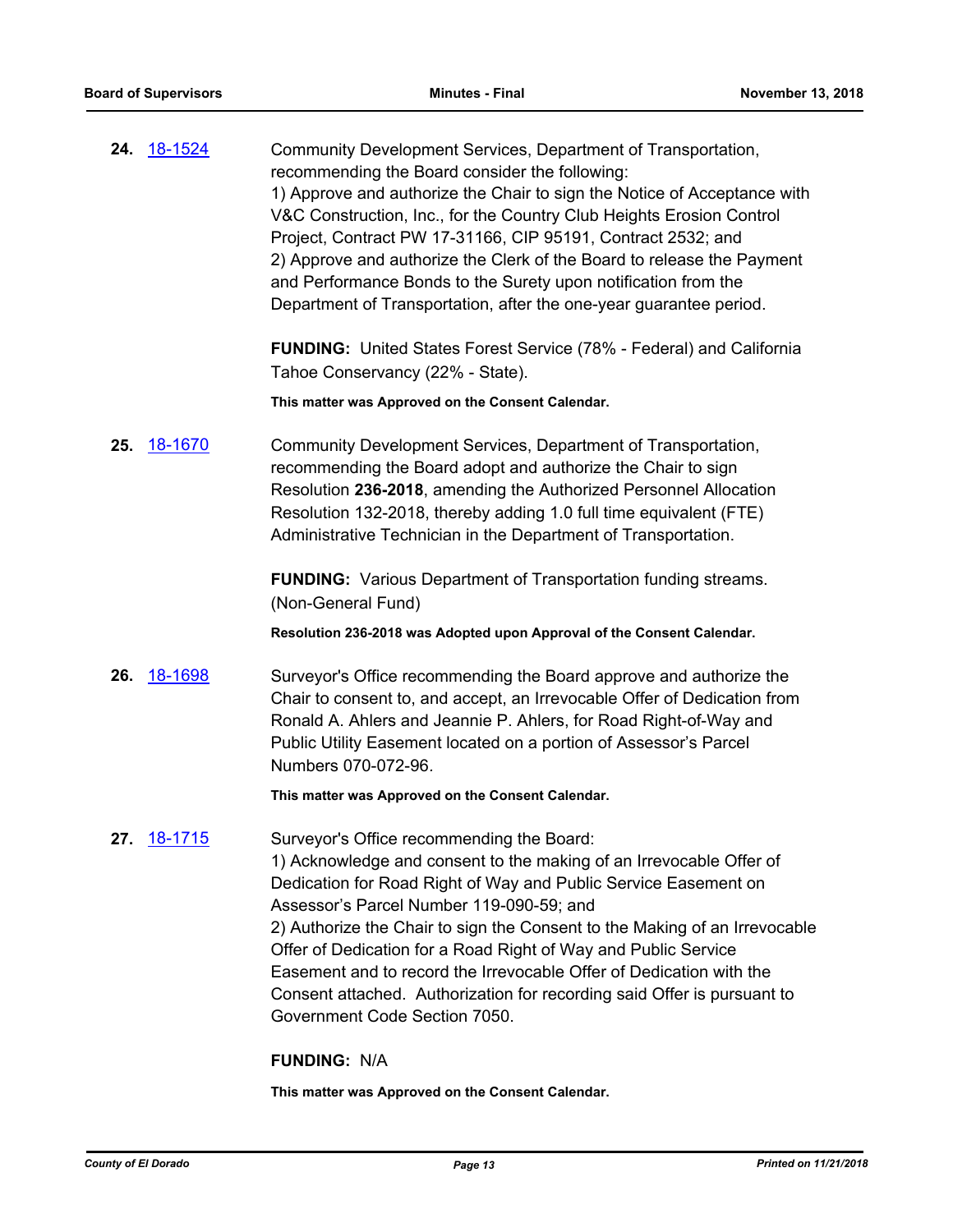**28.** [18-1716](http://eldorado.legistar.com/gateway.aspx?m=l&id=/matter.aspx?key=25067) Surveyor's Office recommending the Board: 1) Acknowledge and consent to the making of a Grant of Drainage Easement on Assessor's Parcel Number 122-470-15; and 2) Authorize the Chair to sign the Consent to Offer of Dedication for a Grant of Drainage Easement and to record offer with the Consent attached. Authorization for recording said offer is pursuant to Government Code Section 7050.

### **FUNDING:** N/A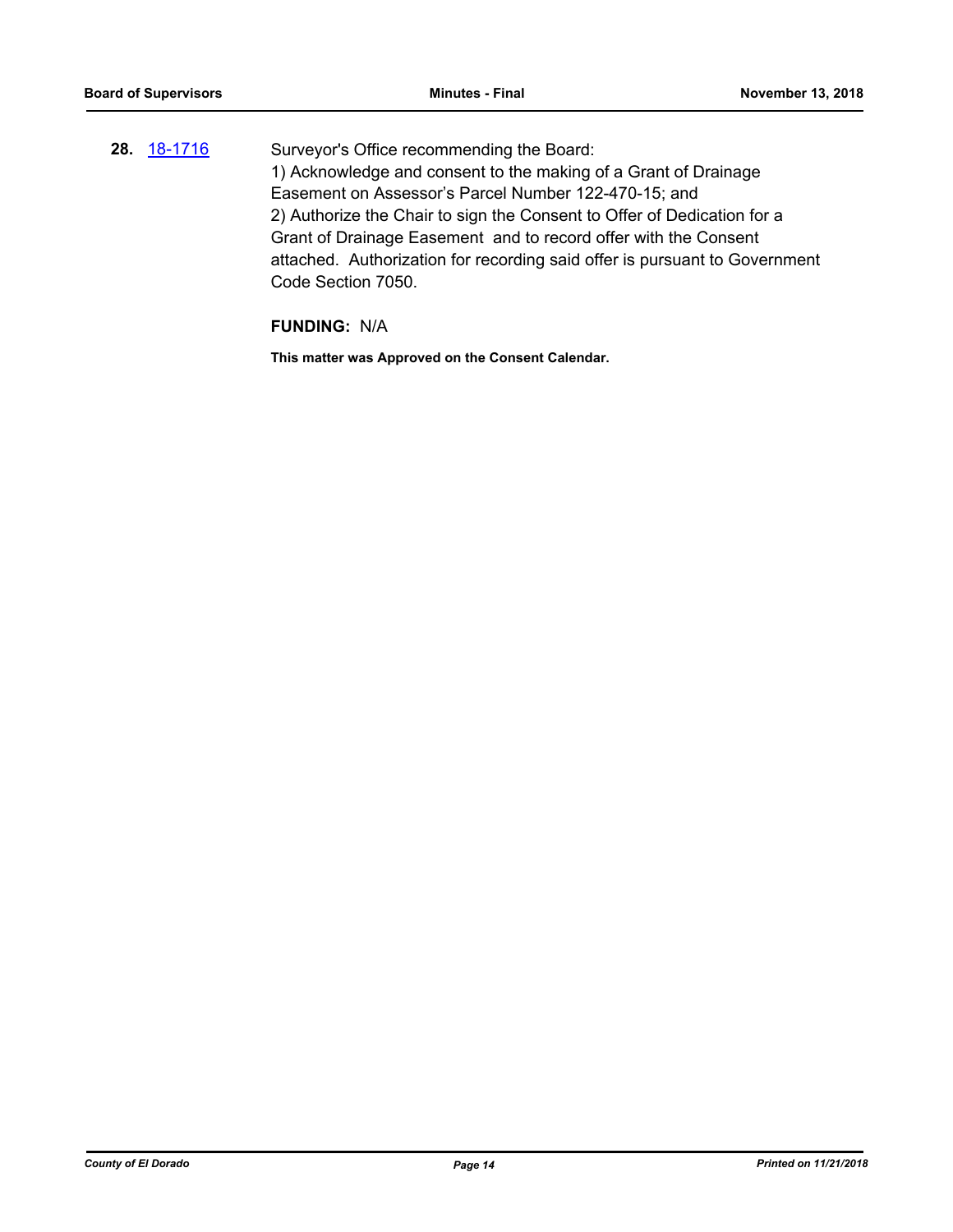### **LAW AND JUSTICE - CONSENT ITEMS**

**29.** [17-0873](http://eldorado.legistar.com/gateway.aspx?m=l&id=/matter.aspx?key=22816) District Attorney recommending the Board: 1) Approve a request for relief from accountability for a cash shortage in the amount of \$71.28 in the Placerville District Attorney Victim Witness petty cash fund, pursuant to Government Code Section 29390 due to delays in reconciling cash; and 2) Adopt and authorize the Chair to sign Resolution **238-2018** to consolidate the current imprest cash funds for the Placerville District Attorney Victim Witness Petty Cash fund (\$300) and Placerville District

Attorney General Petty Cash fund (\$300) for a total imprest fund of \$600 for the Placerville office.

### **FUNDING:** General Fund.

**This matter was Approved and Resolution 238-2018 was Adopted upon Approval of the Consent Calendar.**

### **END CONSENT CALENDAR**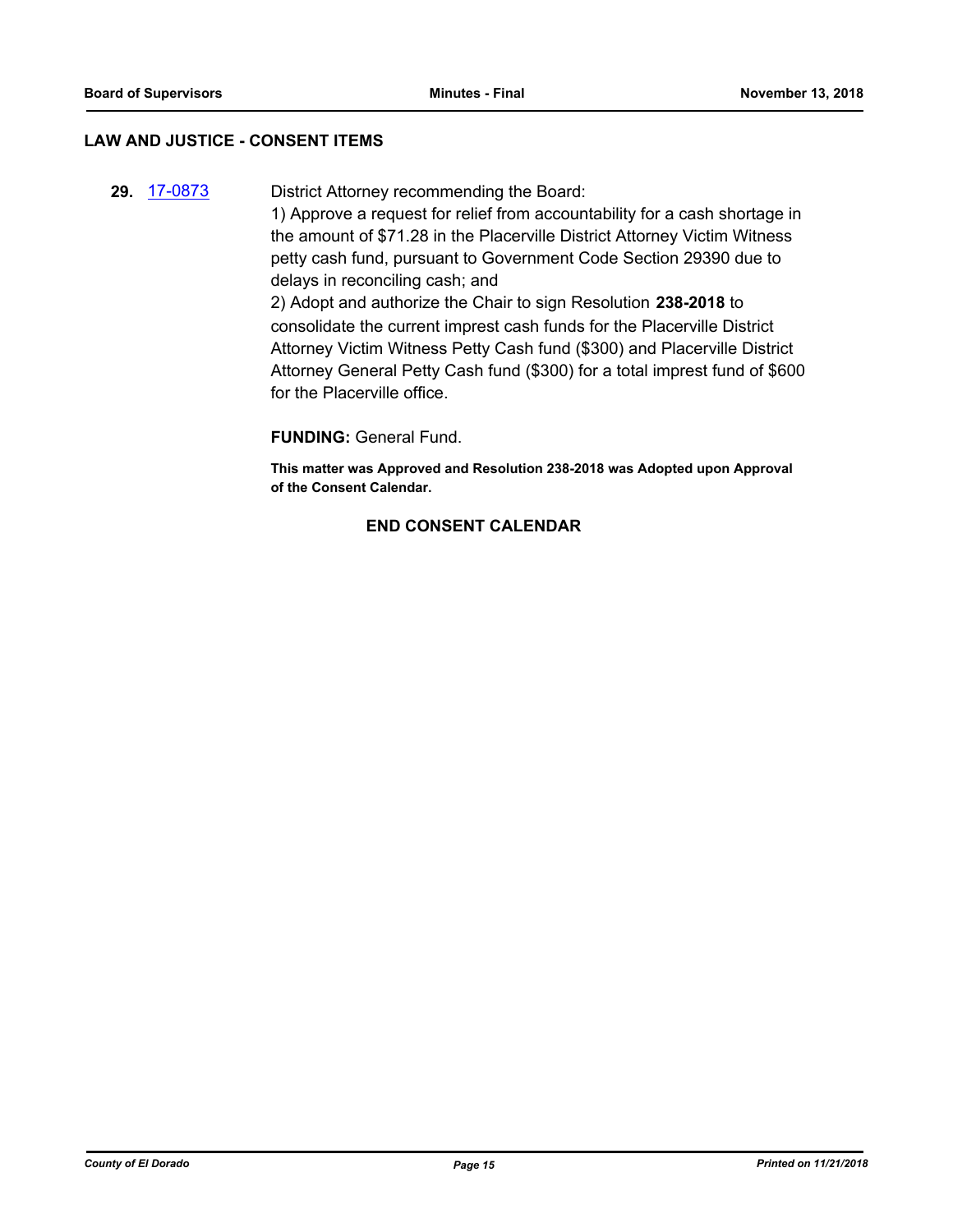### **DEPARTMENT MATTERS (Items in this category may be called at any time)**

**30.** [18-1361](http://eldorado.legistar.com/gateway.aspx?m=l&id=/matter.aspx?key=24713) Community Development Services, Department of Transportation, recommending the Board retroactively approve and authorize the Chair to execute Contract Change Order 2 with Granite Construction Company in the amount of \$182,820 for the Cosumnes Mine Road & Bridge Storm Damage Repairs Project, Contract 2719, PW 18-31209, CIP 78700/78701/78712; and make the following finding to waive the competitive bidding process for the change order: the nature of the subject of the contract is such that competitive proposals would be unavailing or would not produce an advantage, and the advertisement for competitive bid would thus be undesirable, impractical, or impossible. (Est.Time: 5 Min.)

> **FUNDING:** Local and State discretionary funding initially (100%), with Department of Transportation staff working with the Federal Emergency Management Agency and the California Office of Emergency Services to obtain reimbursement. (Local, State, and Federal)

**A motion was made by Supervisor Veerkamp, seconded by Supervisor Hidahl to Approve this matter. Supervisor Frentzen regiatered a No vote based on the Contract being retroactive.**

- **Yes:** 3 Veerkamp, Ranalli and Hidahl
- **Noes:** 1 Frentzen
- Absent: 1 Novasel
- **31.** [18-1689](http://eldorado.legistar.com/gateway.aspx?m=l&id=/matter.aspx?key=25040) Chief Administrative Office recommending the Board approve a contract with Cooperative Personnel Services, dba CPS HR Consulting (Agreement 3415) to assist in the design, facilitation and documentation of an update to the County's Strategic Plan, effective upon final execution by both parties through June 30, 2019, and a total not-to-exceed amount of \$29,900. (Est. Time: 10 Min.)

**FUNDING:** General Fund.

*Public Comment: K. Payne*

**A motion was made by Supervisor Frentzen, seconded by Supervisor Hidahl to Approve this matter.**

**Yes:** 4 - Veerkamp, Frentzen, Ranalli and Hidahl

**Absent:** 1 - Novasel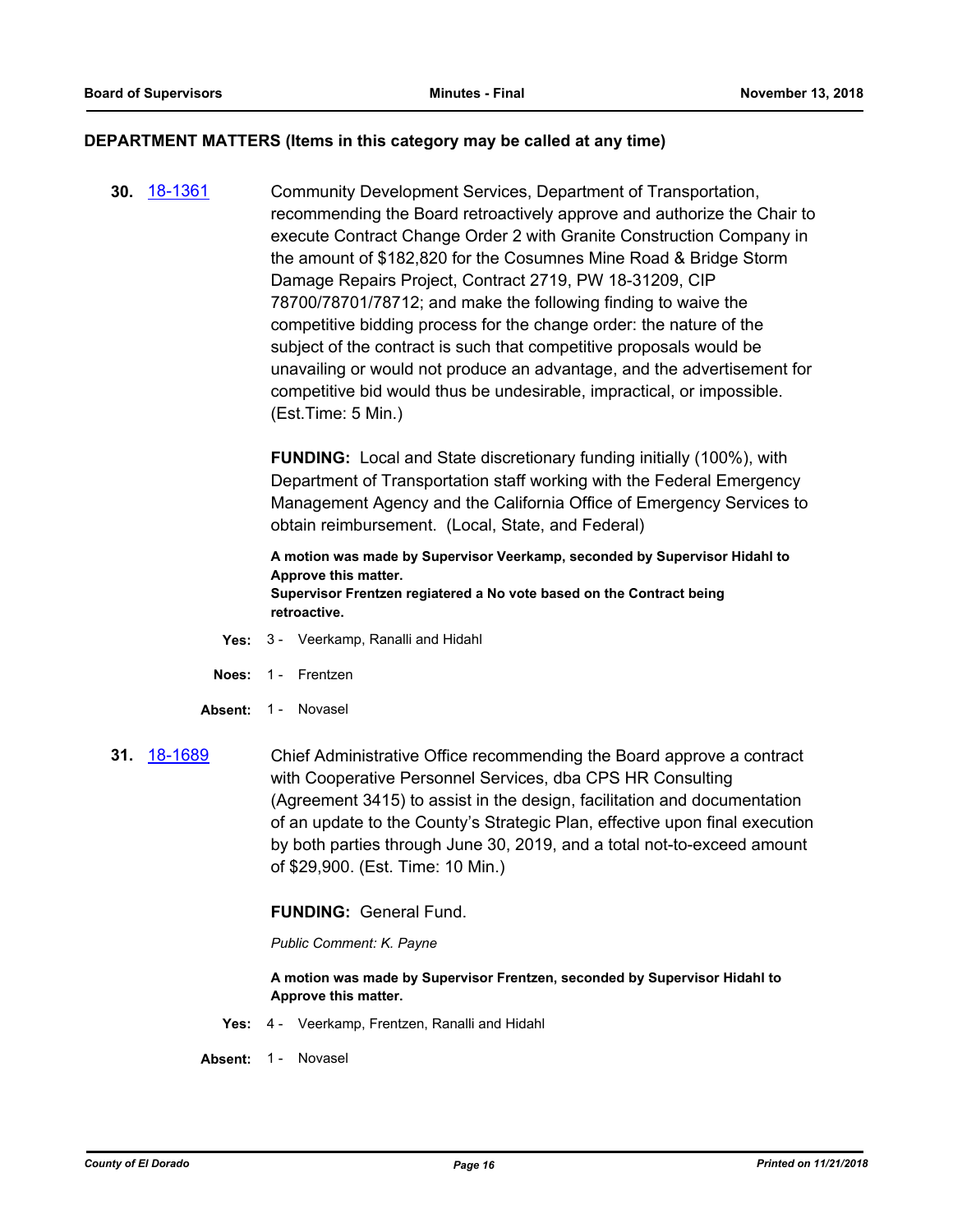### **10:00 A.M. - TIME ALLOCATION**

**32.** [18-1769](http://eldorado.legistar.com/gateway.aspx?m=l&id=/matter.aspx?key=25120) Supervisor Ranalli recommending the Board: 1) Receive and file a presentation provided by William E. Schultz, El Dorado County Registrar of Voters, Elections Department, recognizing the community volunteers who dedicate their time to serve as volunteer Election Precinct Officers every primary and general election to support the El Dorado County Elections Department; and 2) Approve and authorize the signatures of all five Board members on a Proclamation recognizing these community volunteers for their service. (Est. Time: 15 Min.)

*Public Comment: T. Ralston, K. Greenwood*

**Supervisor Ranalli read the Proclamation. A motion was made by Supervisor Ranalli, seconded by Supervisor Veerkamp to Approve this matter.**

- **Yes:** 4 Veerkamp, Frentzen, Ranalli and Hidahl
- Absent: 1 Novasel
- **33.** [18-1781](http://eldorado.legistar.com/gateway.aspx?m=l&id=/matter.aspx?key=25132) Chief Administrative Office recommending the Board receive a presentation by the Executive Director of the El Dorado Water & Power Authority, A Joint Powers Authority between El Dorado County, El Dorado County Water Agency and El Dorado Irrigation District regarding the El Dorado Water Reliability Project under the terms of the 2005 SMUD Cooperation Agreement, and provide direction to County staff regarding the El Dorado Water Reliability Project under the terms of the 2005 SMUD Cooperation Agreement. (Est. Time: 20 Min.)

### **FUNDING:** N/A

*Public Comment: J. Mitten, K. Payne, E. Leaper, S. Taylor*

**A motion was made by Supervisor Ranalli, seconded by Supervisor Veerkamp to:**

**1) Appoint Supervisors Frentzen and Veerkamp to an Ad Hoc Committee to advise options regarding governance of El Dorado Water and Power Authority and the validity of the Inter-County Coordination Agreement; and 2) Direct the Chief Administrative Officer to send a response to EID's letter requesting they form their own Ad Hoc Committee.**

**Yes:** 4 - Veerkamp, Frentzen, Ranalli and Hidahl

Absent: 1 - Novasel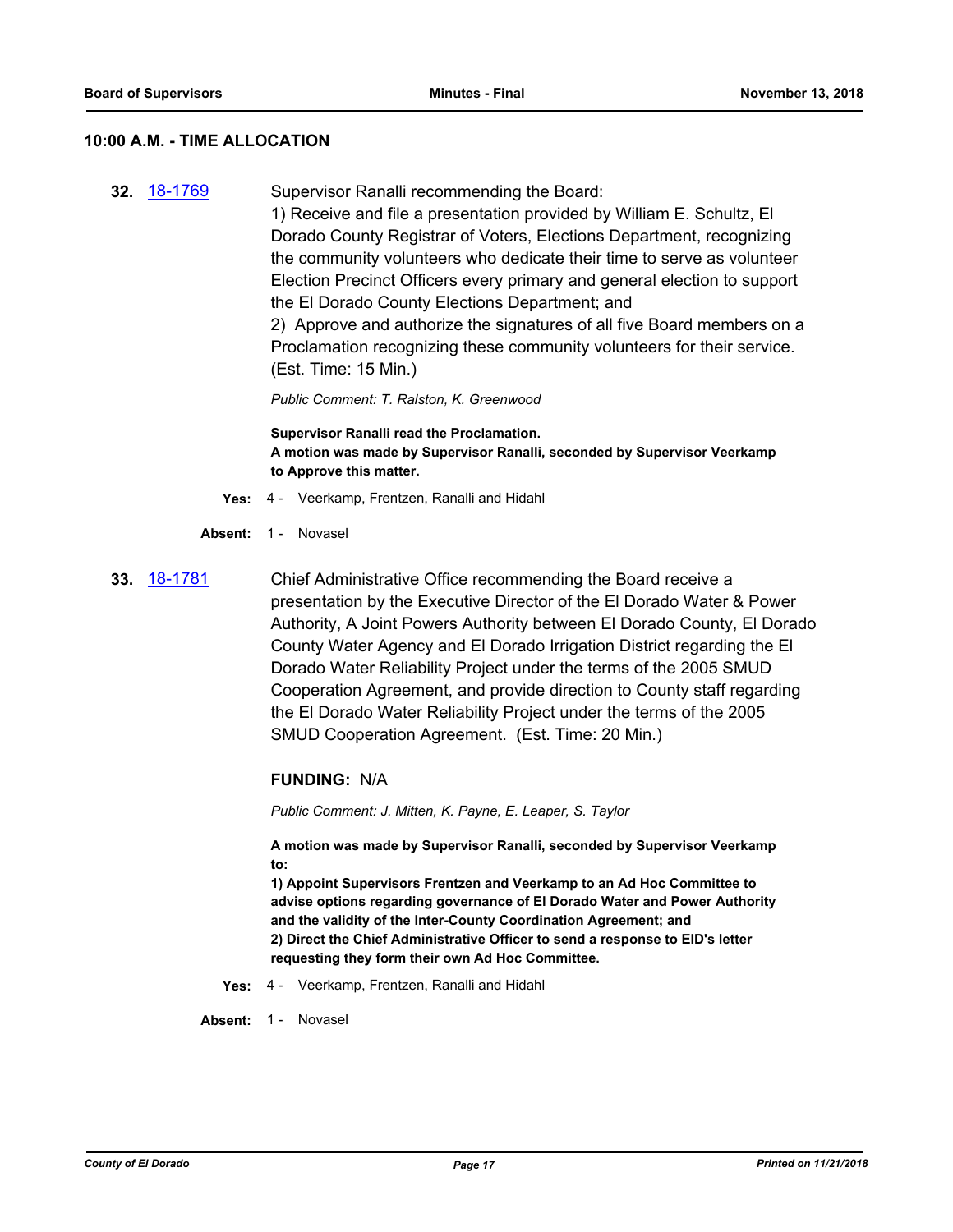### **1:00 P.M. - TIME ALLOCATION**

**34.** [18-1795](http://eldorado.legistar.com/gateway.aspx?m=l&id=/matter.aspx?key=25146) The Board will hold a community forum, pursuant to Government Code section 7283.1(d) to hear information relating to federal Immigration and Customs Enforcement access to individuals for the 2017 calendar year. This matter is a receive and file presentation and no action is scheduled to be taken. (Est. Time: 30 Min.)

**Received and Filed.**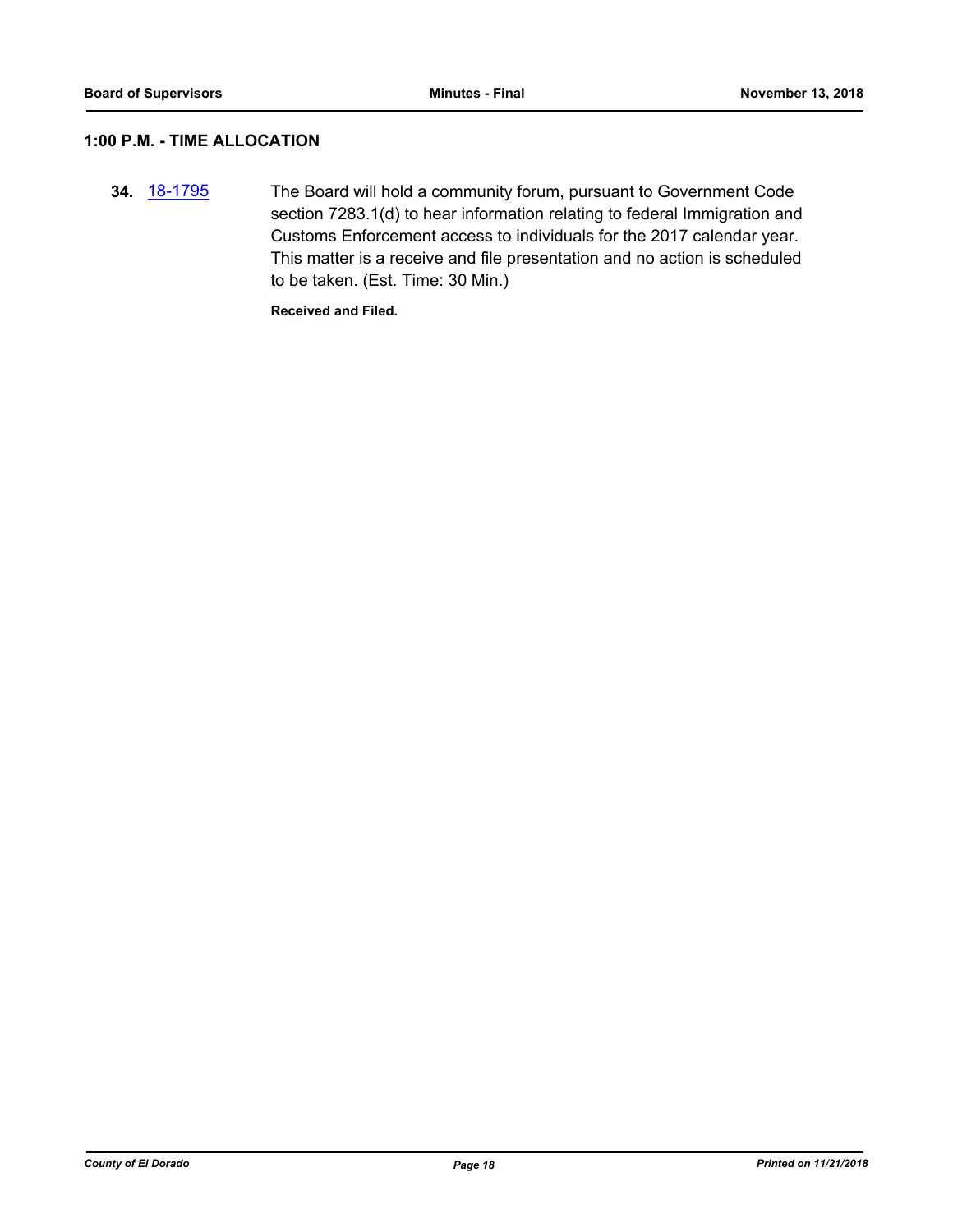### **ITEMS TO/FROM SUPERVISORS**

**Supervisor Frentzen reported on the following: Two by Two meeting. El Dorado Hills business luncheon. Local Agency Formation Commission conference calls. Sacramento-Placerville Transportation Corridor Joint Powers Authority meeting. New Employee Orientation. Transportation and Transit meetings.**

**Supervisor Veerkamp reported on the following: Apple Hill tour. Veteran's Day event. Idaho trip.**

**Supervisor HIdahl reported on the following: Vehicle Abatement meeting. Transportation and Transit meetings. YMCA Youth meeting. Veteran's Day event. El Dorado County Office of Education Two by Two meeting.**

**Supervisor Ranalli reported on the following: Veteran's Day event. Music on the Divide fundraiser. CASA fundraiser.**

### **CAO UPDATE**

**Don Ashton, Chief Administrative Officer, reported on the following: Appreciation for Election volunteers. County staff in Butte County. FEMA reimbursements.**

**ADJOURNED AT 2:24 P.M. in honor of Jill DeVou, Judge Terrence Finney and Hal Erpenbeck.**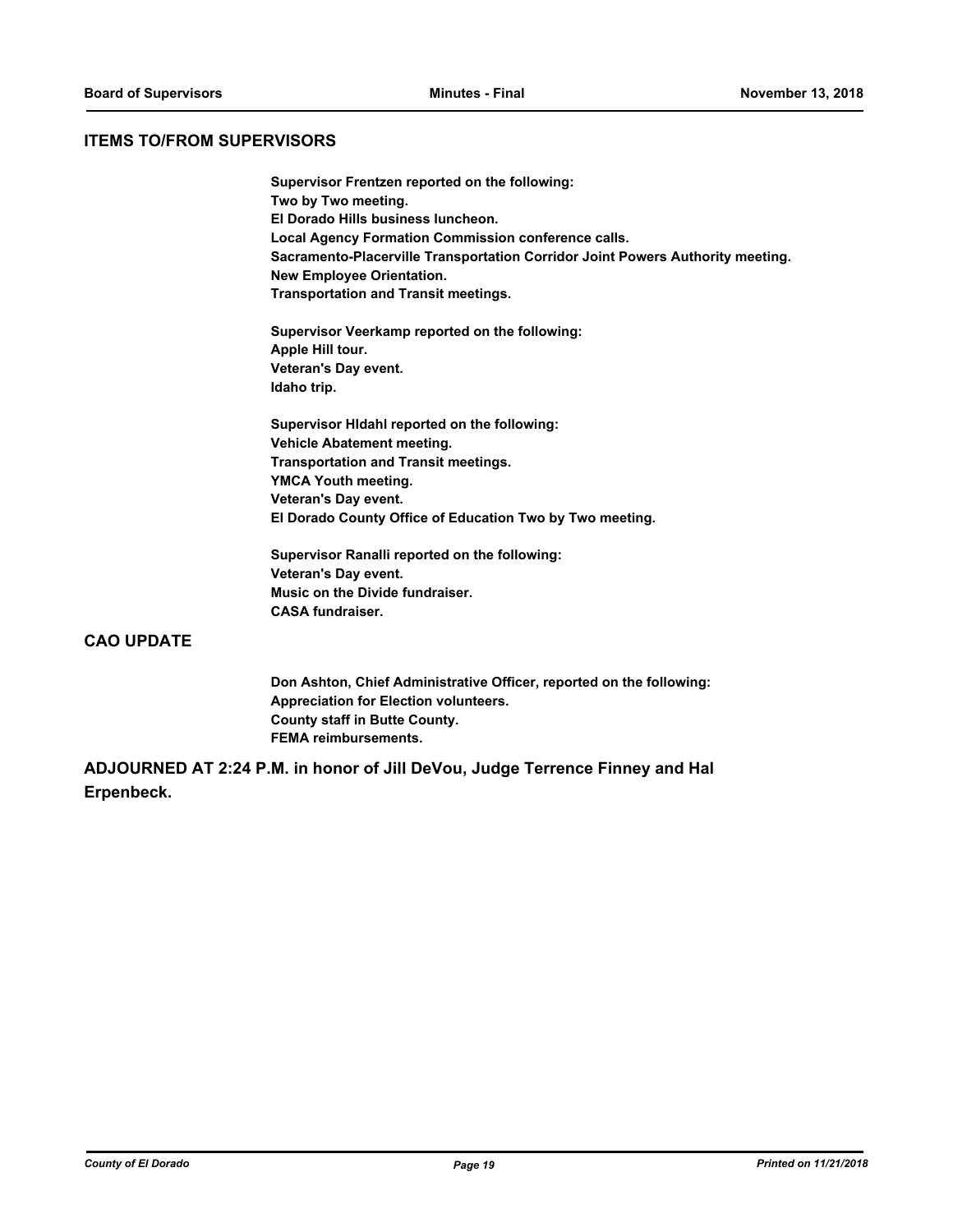### **CLOSED SESSION**

**35.** [18-1682](http://eldorado.legistar.com/gateway.aspx?m=l&id=/matter.aspx?key=25033) **Conference with Legal Counsel - Initiation of Litigation** pursuant to Government Code Section 54956.9(d)(4). Number of potential cases: (1). (Est. Time: 15 Min.)

**This matter was Continued to 11/20/2018.**

**36.** [18-1719](http://eldorado.legistar.com/gateway.aspx?m=l&id=/matter.aspx?key=25070) **Pursuant to Government Code Section 54957.6 - Conference with Labor Negotiator**: County Negotiator: Director of Human Resources and/or designee. Employee organization: El Dorado County Employees Association Local 1 representing employees in the General, Professional, and Supervisory Bargaining Units; Operating Engineers Local 3 representing employees in the Trades & Crafts and Corrections Bargaining Units; Deputy Sheriffs Association representing employees in the Law Enforcement Unit; and El Dorado County Managers Association. (Est. Time: 30 Min.)

> **No Action Reported. Supervisors Hidahl, Frentzen,Veerkamp and Ranalli participated. Supervisor Novasel was absent.**

**37.** [18-1739](http://eldorado.legistar.com/gateway.aspx?m=l&id=/matter.aspx?key=25090) **Pursuant to Government Code Section 54956.8 - Conference with Real Property Negotiator**: This body will hold a closed session to give instructions to its negotiator for the Silver Springs Parkway to Bass Lake Road - South Segment Project (CIP No. 76108) regarding the real property described as follows: APN 115-030-04. John Nojan Khoshcar, a Married Man as His Sole and Separate Property. Instructions to El Dorado County's negotiator will concern price and terms of payment. Kyle Lassner, Right of Way Supervisor will be the negotiator on behalf of El Dorado County. The parties with whom El Dorado County's negotiator may negotiate are those parties identified above and their agents and successors. (Est. Time: 15 Min.)

> **No Action Reported. Supervisors Hidahl, Frentzen,Veerkamp and Ranalli participated. Supervisor Novasel was absent.**

**38.** [18-1780](http://eldorado.legistar.com/gateway.aspx?m=l&id=/matter.aspx?key=25131) **Conference with Legal Counsel - Significant Exposure to Litigation**  pursuant to Government Code section 54956.9(d)(2). Number of potential cases: (1). (Est. Time: 5 Min.)

> **No Action Reported. Supervisors Hidahl, Frentzen,Veerkamp and Ranalli participated. Supervisor Novasel was absent.**

**39.** [18-1788](http://eldorado.legistar.com/gateway.aspx?m=l&id=/matter.aspx?key=25139) **Conference with Legal Counsel - Significant Exposure to Litigation** pursuant to Government Code Section 54956.9(d)(2). Title: Number of potential cases: (1). (Est. Time:10 Min.)

> **No Action Reported. Supervisors Hidahl, Frentzen,Veerkamp and Ranalli participated. Supervisor Novasel was absent.**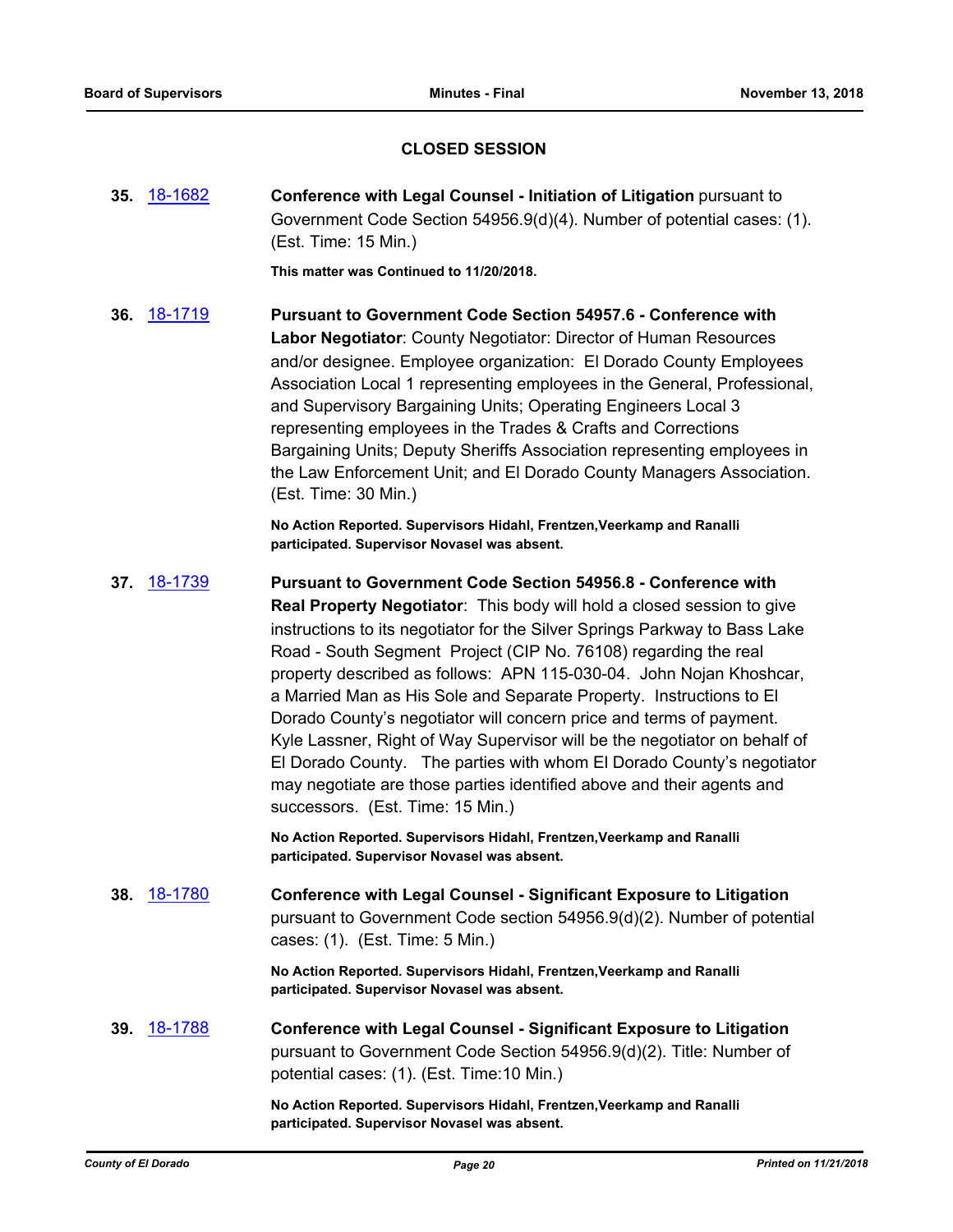**40.** [18-1783](http://eldorado.legistar.com/gateway.aspx?m=l&id=/matter.aspx?key=25134) **Conference with Legal Counsel - Existing Litigation** pursuant to Government Code Section 54956.9(d)(1). Title: Thomas Austin and Helen Austin v. the County of El Dorado, and Does 1 through 50, El Dorado County Superior Court Case No. PC20150633. Number of potential cases: (1). (Est. Time: 10 Min.)

> **No Action Reported. Supervisors Hidahl, Frentzen,Veerkamp and Ranalli participated. Supervisor Novasel was absent.**

**41.** [18-1796](http://eldorado.legistar.com/gateway.aspx?m=l&id=/matter.aspx?key=25147) **Conference with Legal Counsel - Existing Litigation** pursuant to Government Code Section 54956.9(d)(1). Title: Rural Communities United v. El Dorado County Board of Supervisors; El Dorado County Superior Court Case No. PC20160024 (TGPA-ZOU). (Est. Time: 5 Min.)

> **No Action Reported. Supervisors Hidahl, Frentzen,Veerkamp and Ranalli participated. Supervisor Novasel was absent.**

**42.** [18-1576](http://eldorado.legistar.com/gateway.aspx?m=l&id=/matter.aspx?key=24927) **Pursuant to Government Code Section 54957- Public Employee Performance Evaluation.** Title: Director of Child Support Services. (Est. Time: 20 Min.)

> **No Action Reported. Supervisors Hidahl, Frentzen,Veerkamp and Ranalli participated. Supervisor Novasel was absent.**